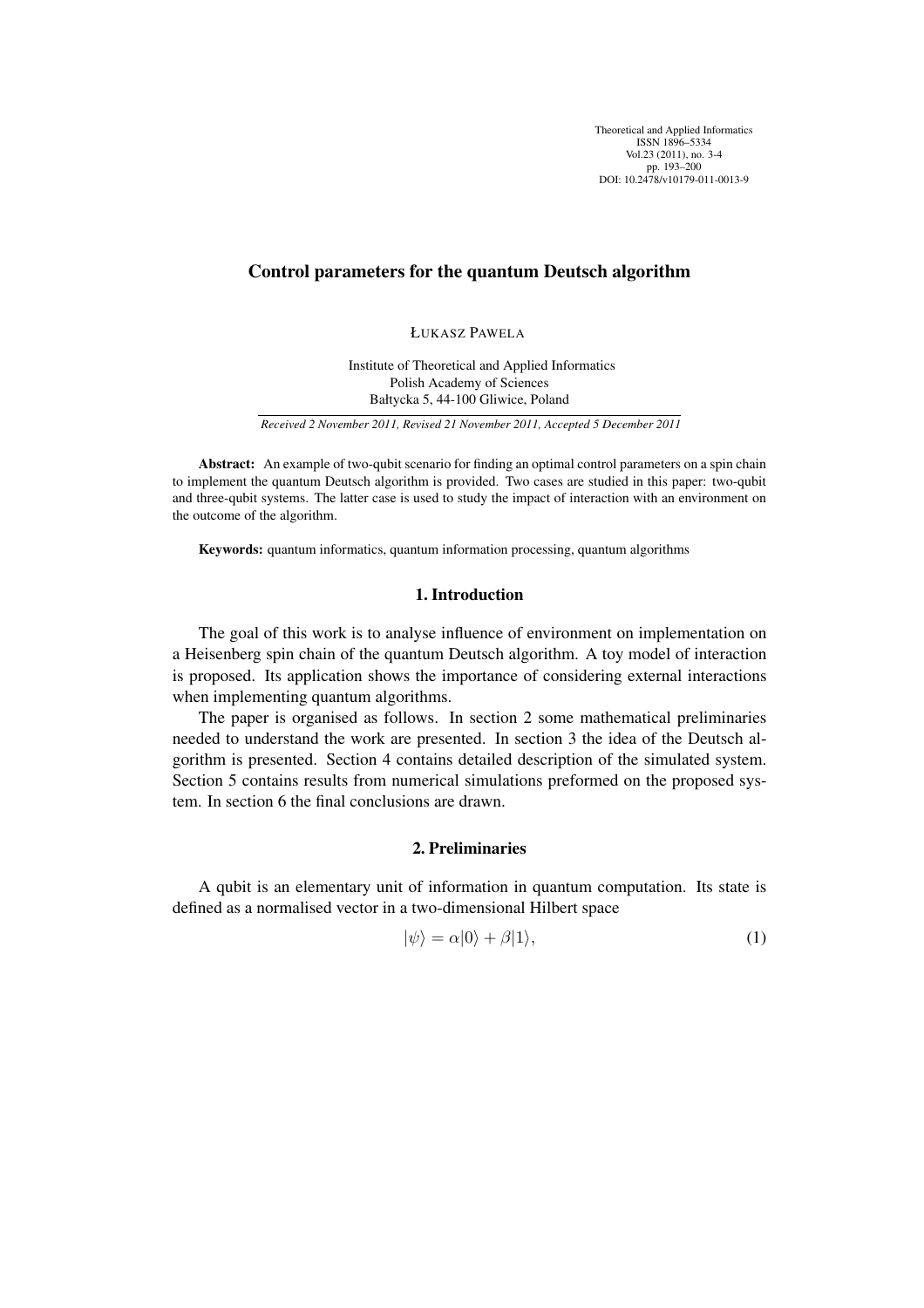where vectors  $|0\rangle$  and  $|1\rangle$  form the so called computational basis,  $|\alpha|^2 + |\beta|^2 = 1$  and  $\alpha, \beta \in \mathbb{C}$ . Their explicit form is

$$
|0\rangle = \begin{bmatrix} 1 \\ 0 \end{bmatrix}, |1\rangle = \begin{bmatrix} 0 \\ 1 \end{bmatrix}.
$$
 (2)

Numbers  $|\alpha|^2$  and  $|\beta|^2$  denote probabilities of finding the qubit in state  $|0\rangle$  or  $|1\rangle$  respectively when measured in computational basis.

If the system is composed of two or more qubits, its composite state is the tensor product of all qubits forming it. For a two qubit system where one is in state  $|\psi\rangle$  and the other in state  $|\phi\rangle$ , the state of the entire system is

$$
|\xi\rangle = |\psi\rangle \otimes |\phi\rangle = |\psi\phi\rangle,\tag{3}
$$

the latter part of equation (3) is a shorter version of the notation.

Operations on qubits are realised through unitary matrices, called quantum gates. An example of such gate acting on a single qubit is the quantum not gate. One has

$$
NOT|0\rangle = |1\rangle, NOT|1\rangle = |0\rangle. \tag{4}
$$

Another example is the Hadamard gate  $H$ , which does not have a classical analogue

$$
H|0\rangle = \frac{|0\rangle + |1\rangle}{\sqrt{2}}, \ H|1\rangle = \frac{|0\rangle - |1\rangle}{\sqrt{2}}.
$$
 (5)

There also exists a number of gates acting on two qubits. One important example is the controlled not gate [1], usually denoted CNOT. It applies the NOT operation to the second qubit if and only if the first qubit is in  $|1\rangle$  state. All possible results of applying this gate are summarised in equations  $(6)$ – $(9)$ 

$$
CNOT|00\rangle = |00\rangle, \tag{6}
$$

$$
CNOT|01\rangle = |01\rangle, \tag{7}
$$
  
\n
$$
CNOT|10\rangle = |11\rangle \tag{8}
$$

$$
CNOT|10\rangle = |11\rangle,\tag{0}
$$

$$
CNOT|11\rangle = |10\rangle. \tag{9}
$$

Systems referred to as spin chains [2] and spin graphs [3] are currently deeply studied in terms of implementing quantum algorithms. Time evolution of such systems is described by Schrödinger's equation:

$$
H|\psi\rangle = i\hbar \frac{\partial |\psi\rangle}{\partial t},\qquad(10)
$$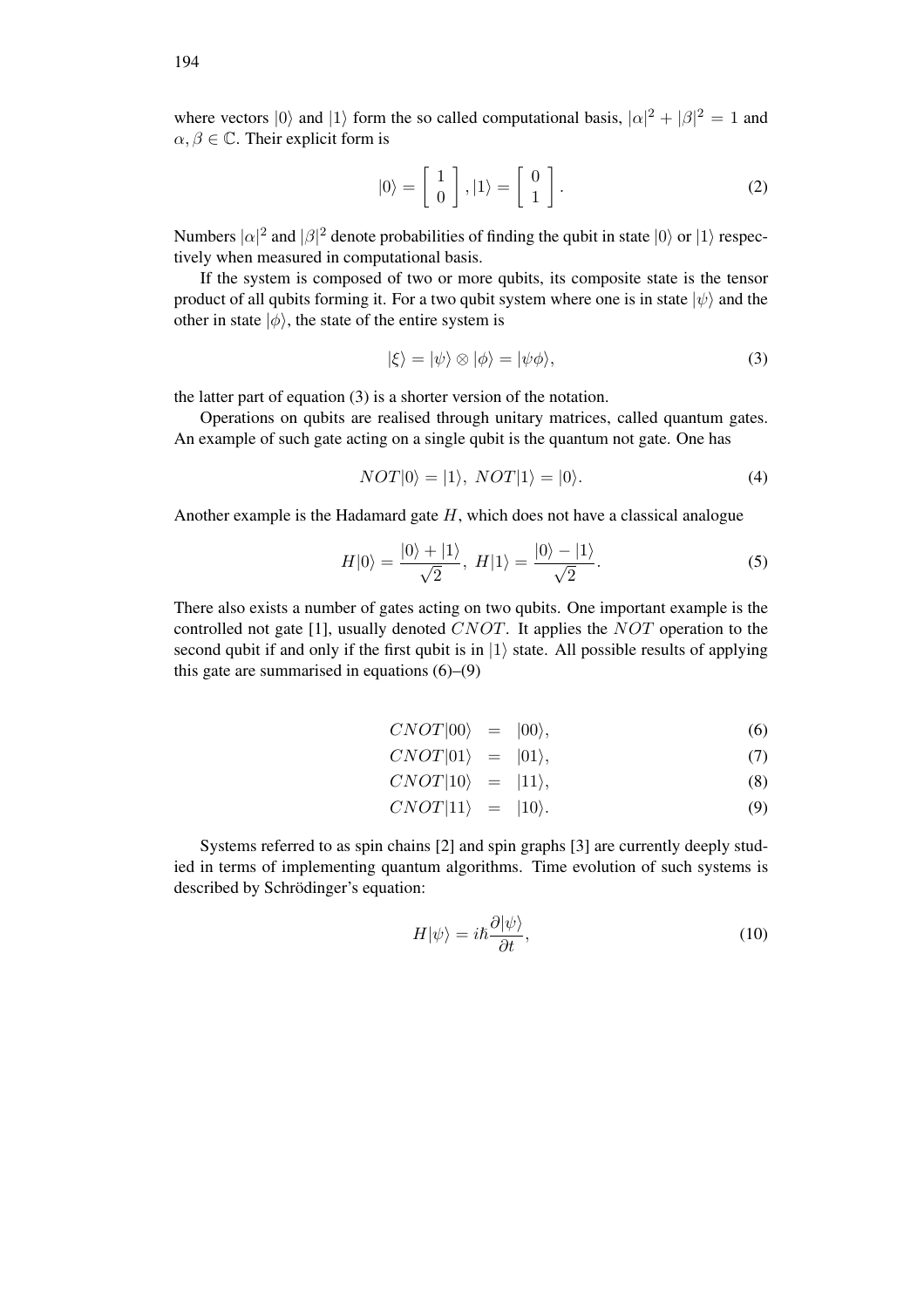where  $\hbar$  is the Dirac constant. For simplicity a system of units is chosen in which  $\hbar = 1$ .  $H$  is a Hermitian matrix, the Hamiltonian of the system.

It can be shown from (10) that the time evolution is governed by

$$
|\psi(t)\rangle = e^{-iHt}|\psi(0)\rangle.
$$
 (11)

It is a well known fact that if H is hermitian, then  $e^{-iH}$  is unitary [4], so one can define a time evolution operator  $U = e^{-iHt}$ .

To implement a quantum algorithm, one can construct a Hamiltonian consisting of two terms

$$
H = H_0 + H_c,\tag{12}
$$

where  $H_0$  is called the drift Hamiltonian and can be obtained using the Heisenberg model of interaction between qubits [5].  $H_c$  is the control Hamiltonian, which describes interaction with external factors like laser or radio pulses. Depending on the type of interaction described by  $H_0$  the model is called either a spin chain or a spin graph. If one includes only the nearest neighbour interactions the system is called a spin chain. If a given qubit interacts with, in general, all the other qubits, the system is called a spin graph.

The drift Hamiltonian of Heisenberg spin chain of length  $N$  is given by:

$$
H_0 = J \sum_{i=1}^{N-1} S_i^x S_{i+1}^x + S_i^y S_{i+1}^y + S_i^z S_{i+1}^z,
$$
\n(13)

where

$$
S_i^k = \mathbb{1}^{\otimes i-1} \otimes \sigma^k \otimes \mathbb{1}^{\otimes N-i},\tag{14}
$$

where  $\sigma^k$  are the Pauli matrices given by  $\sigma^x = \begin{pmatrix} 0 & 1 \\ 1 & 0 \end{pmatrix}$ ,  $\sigma^y = \begin{pmatrix} 0 & -i \\ i & 0 \end{pmatrix}$ ,  $\sigma^z = \begin{pmatrix} 1 & 0 \\ 0 & -1 \end{pmatrix}$ .

#### 3. Algorithm

The algorithm was first proposed in 1985 by David Deutsch [6]. The problem is as follows. Suppose one has a black box, usually called the oracle, that calculates a function  $f : \{0, 1\} \rightarrow \{0, 1\}$ . In order to check if the function is constant  $(f(0) = f(1))$ or balanced  $(f(0) = \overline{f(1)})$ . In the classical case it is needed to ask the oracle twice to determine to which of the classes  $f$  belongs. In the quantum case it is sufficient to ask the oracle only once.

The algorithm is as follows:

1. Prepare a state:  $|\Psi\rangle = |0\rangle \otimes |1\rangle$ ,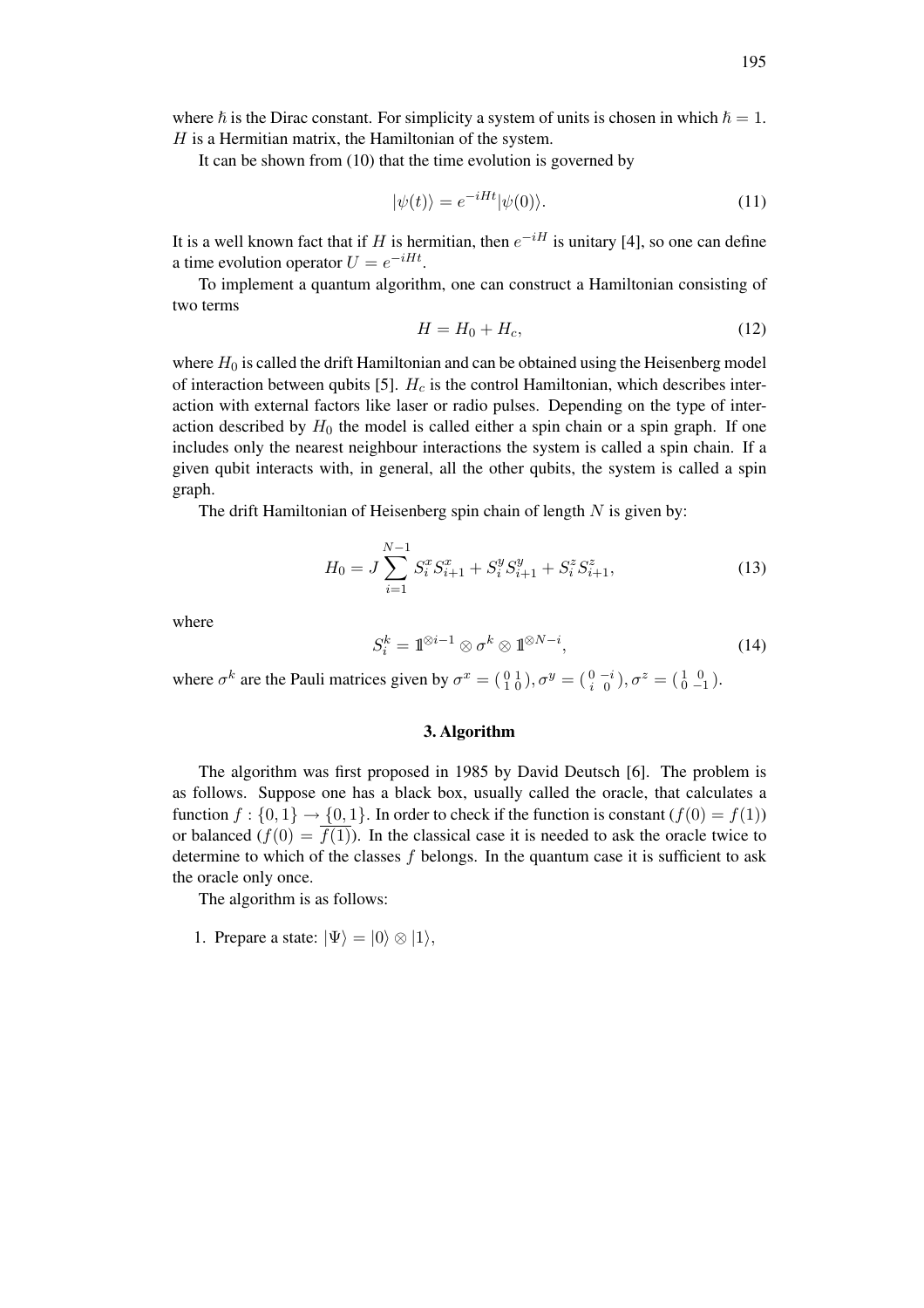2. Apply the Hadamard gate  $H^{\otimes 2}$  to the state  $|\Psi\rangle$  what yields

$$
|\Psi_1\rangle = \frac{|0\rangle + |1\rangle}{\sqrt{2}} \otimes \frac{|0\rangle - |1\rangle}{\sqrt{2}}.
$$
 (15)

3. Apply a unitary gate  $U_f : |x\rangle \otimes |y\rangle \rightarrow |x\rangle \otimes |f(x) \oplus y\rangle$  to the state  $|\Psi_1\rangle$  what gives  $\overline{\phantom{a}}$ 

$$
|\Psi_2\rangle = \begin{cases} \pm \frac{|0\rangle + |1\rangle}{\sqrt{2}} \otimes \frac{|0\rangle - |1\rangle}{\sqrt{2}} & \text{if } f \text{ is constant,} \\ \pm \frac{|0\rangle - |1\rangle}{\sqrt{2}} \otimes \frac{|0\rangle - |1\rangle}{\sqrt{2}} & \text{if } f \text{ is balanced.} \end{cases}
$$
(16)

4. Apply  $H \otimes \mathbb{1}$  to the state  $|\Psi_2\rangle$  what gives:

$$
|\Psi_3\rangle = \begin{cases} \pm |0\rangle \otimes \frac{|0\rangle - |1\rangle}{\sqrt{2}} & \text{if } f \text{ is constant,} \\ \pm |1\rangle \otimes \frac{|0\rangle - |1\rangle}{\sqrt{2}} & \text{if } f \text{ is balanced.} \end{cases}
$$
(17)

5. Measure the value of the first qubit. If the outcome is  $|0\rangle$  then the function is constant, if the outcome is  $|1\rangle$  the function is balanced.

The quantum circuit for the algorithm is shown in Figure 1. Gate  $U_f$  implementing

$$
|0\rangle \leftarrow H \frac{x}{U_f} \frac{x}{y \oplus f(x)}
$$
  

$$
|1\rangle \leftarrow H \frac{y}{U_f} \frac{x}{y \oplus f(x)}
$$

Fig. 1. Quantum circuit for the Deutsch algorithm.

function  $f$  is one of the following:

$$
U_f = CNOT, \t\t(18)
$$

$$
U_f = 1 \otimes 1, \tag{19}
$$

$$
U_f = \mathbb{1} \otimes NOT,
$$
 (20)

$$
U_f = (1 \otimes NOT)CNOT. \tag{21}
$$

So the total unitary evolution of the system is described by one of the four gates:

$$
U_T = (H \otimes 1) CNOT (H \otimes H), \qquad (22)
$$

$$
U_T = (H \otimes 1)(1 \otimes 1)(H \otimes H), \tag{23}
$$

$$
U_T = (H \otimes 1)(1 \otimes NOT)(H \otimes H), \tag{24}
$$

$$
U_T = (H \otimes 1)(1 \otimes NOT)CNOT(H \otimes H). \tag{25}
$$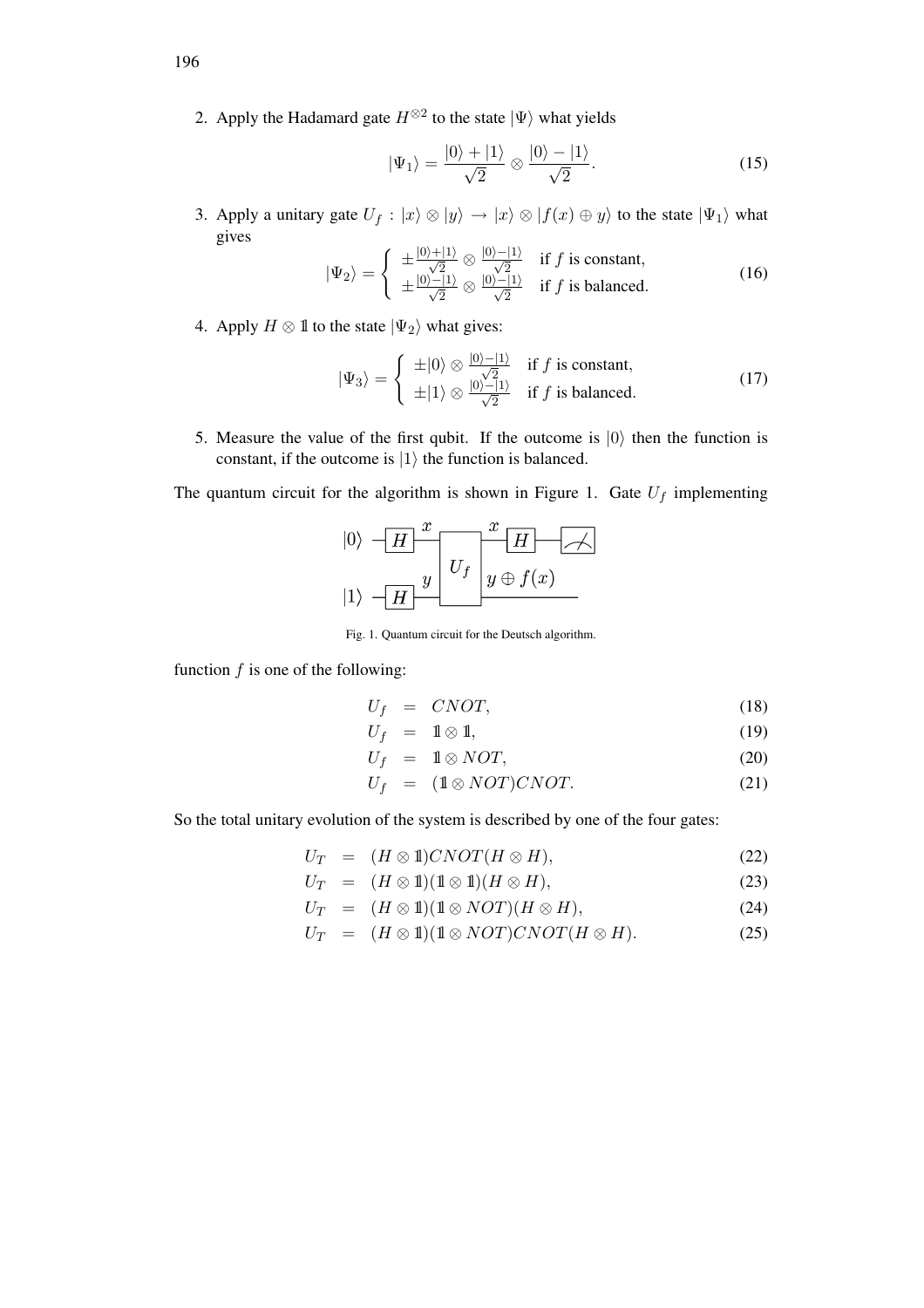#### 4. System and simulation

The control part of the Hamiltonian given by (12) is chosen to be

$$
H_c(t) = h_x(t)S_1^x + h_y(t)S_1^y.
$$
\n
$$
(26)
$$
\n
$$
g_1 \longrightarrow g_2
$$

Fig. 2. Spin chain for the quantum Deutsch algorithm.

Hereafter parameters  $h_{x,y}$ , are called controls and are chosen to be piecewise constant. Additionally, they are applied in sequence, so for  $t = 0$  we have  $H_c(0) = h_x(0)S_1^x$ which is kept constant until  $t = \Delta t$ . Next, for  $t = \Delta t$  we have  $H_c(\Delta t) = h_y(\Delta t)S_1^y$ 1 and so on. Full evolution of the system, schematically depicted in Figure 2 is described by a unitary matrix  $U$ , of the form:

$$
U = \prod_{n=0}^{L-1} e^{-i\Delta t (H_0 + H_c(n\Delta t))}
$$
\n(27)

$$
= e^{-i\Delta t(H_0 + H_c((L-1)\Delta t))} \dots e^{-i\Delta t(H_0 + H_c(0))}
$$
\n(28)

$$
= U((L-1)\Delta t)\dots U(\Delta t)U(0), \qquad (29)
$$

where L if the total number of controls.

The goal is to find such sequence of controls that maximizes gate fidelity

$$
F = \frac{1}{2^N} |U_T^{\dagger} U|,\tag{30}
$$

where  $U_T$  is the target gate, given by one of the equations (22), (23), (24) or (25) and  $^{\dagger}$ denotes the hermitian conjugate of matrix U.

After the best sequence of control parameters for given  $L$  was found, the same parameters were applied to a system with an additional qubit. A schematic representation of this system is shown in Figure 3. In this case, the third qubit was modeling the interaction of the two-qubit system with an environment.



Fig. 3. Spin chain for the quantum Deutsch algorithm and simulated environment.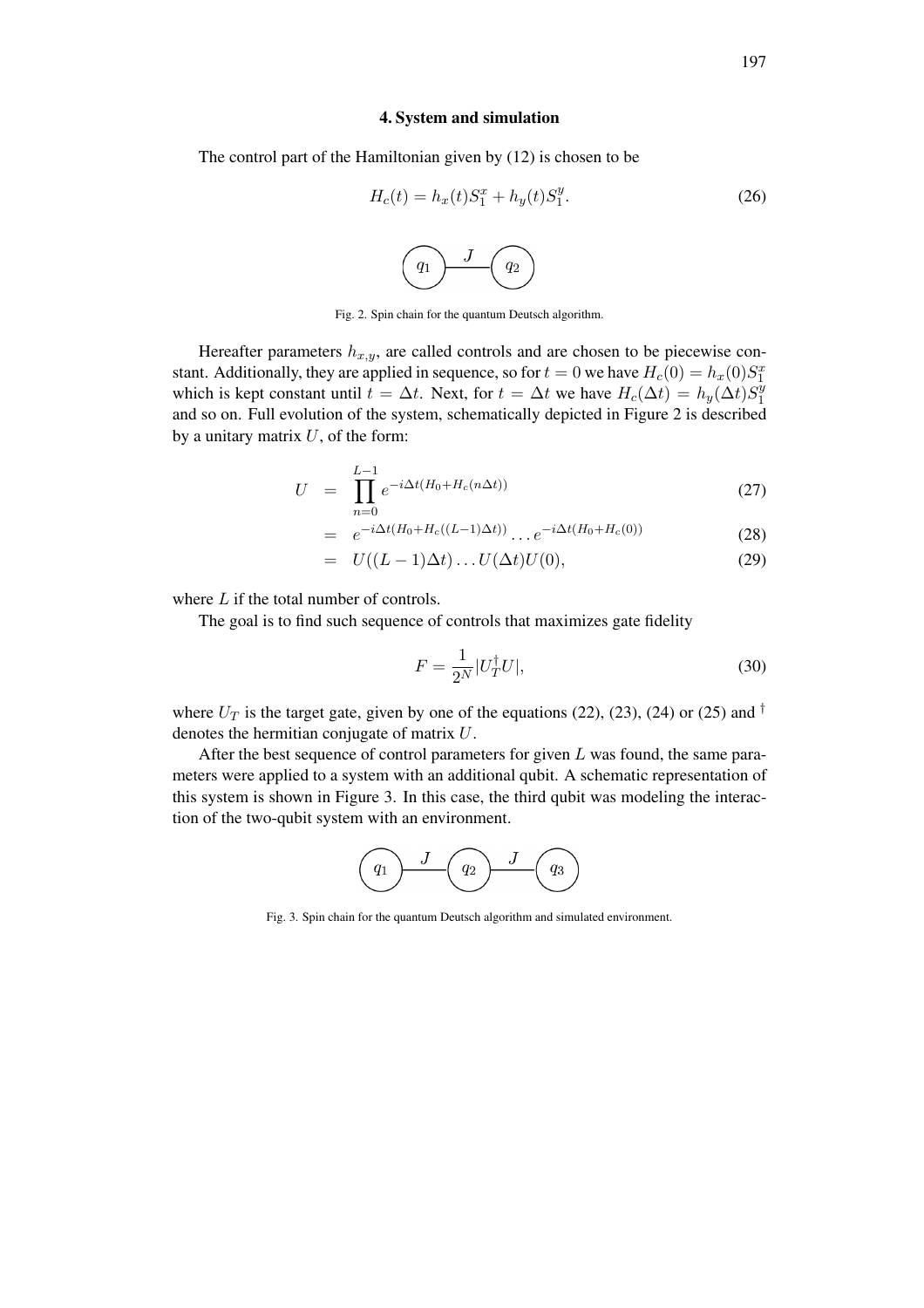#### 5. Results

The following parameters were used in the numerical simulation:  $J = 1$  and  $L\Delta t = 3$ . In the case of three-qubit simulation, the additional qubit was coupled to the second qubit with a coupling constant  $J = 1$ .

Results obtained from numerical experiments are shown in Figures 4, 5. The procedure for obtaining data points was as follows. For each  $L$  there were made 100 optimizations using scipy.optimize [7]. Python module. After this steps, the result with the highest fidelity was chosen as the data point.



Fig. 4. Dependence of fidelity on number of control steps.

#### 6. Conclusions and future work

Figures 4 and 5 show the results of numerical simulations. They show results only for even number of controls. They show that for  $L = 12$  the Deutsch algorithm is implemented with very high fidelity. Adding additional control steps does not seem to have a significant impact on the quality of the algorithm. Also the tables show that it is almost certain that the algorithm will yield the correct result.

Adding a third qubit, of which the implementation of the algorithm is unaware, has drastic impact on the results. Probabilities of obtaining correct results from the algorithm we between 0.25 and 0.89 with a mean value around 0.5. Adding more control steps did not improve the situation. So, adding an "environment" renders the algorithm useless.

Further work may include changing the coupling constant between the second and third qubit, or maybe even changing the entire system into a spin graph, where both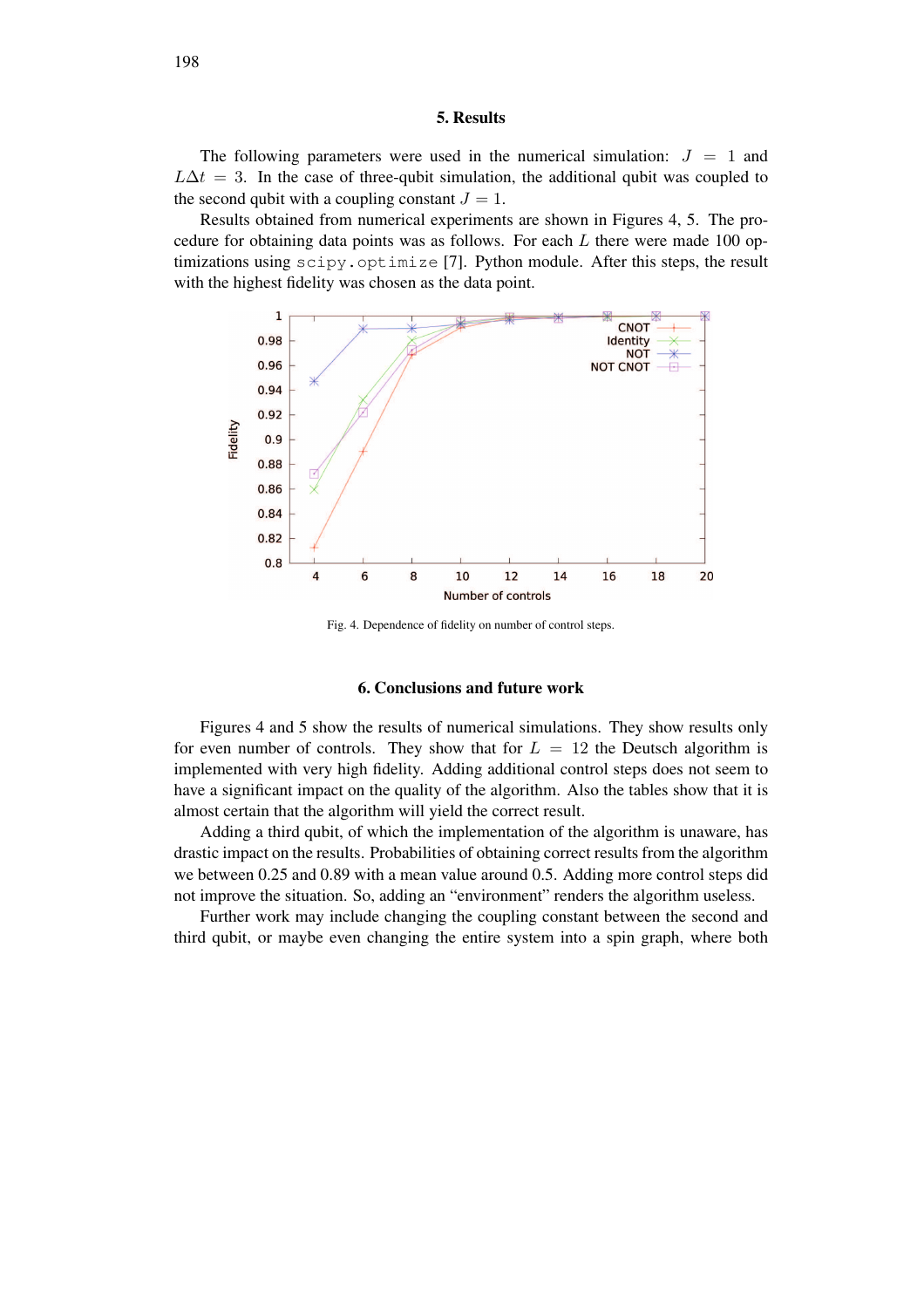

Fig. 5. Dependence of probability of the correct outcome on number of control steps (two qubits).

qubits interact with the "environment". It may be possible to find such values of  $J_{13}$  and  $J_{23}$  that the algorithm will be stable, what is suggested by [8].

## Acknowledgements

This work was founded by the financial support by the Polish Ministry of Science and Higher Education (MNiSW) under the grant number N N519 442339. The numerical calculations presented in this work were performed on the Leming server of The Institute of Theoretical and Applied Informatics, Polish Academy of Sciences.

#### References

- 1. A. Barenco, D. Deutsch, A. Ekert, and R. Jozsa: *Conditional quantum dynamics and logic gates*, Physical Review Letters, 74:4083-4086, May 1995.
- 2. S. Bose: *Quantum communication through spin chain dynamics: an introductory overview*, Contemporary Physics, 48:13-30, Jan 2007.
- 3. R. Heule, C. Bruder, D. Burgarth, and V.M. Stojanovic: *Local quantum control of Heisenberg spin chains*, Physical Review A, 82(5):052333, 2010.
- 4. D. S. Bernstein: *Matrix Mathematics*, Princeton University Press, 2005.
- 5. W. Heisenberg: Zur Theorie des Ferromagnetismus, *Zeitschrift für Physik*, 49(9-10):619- 636, 1928.